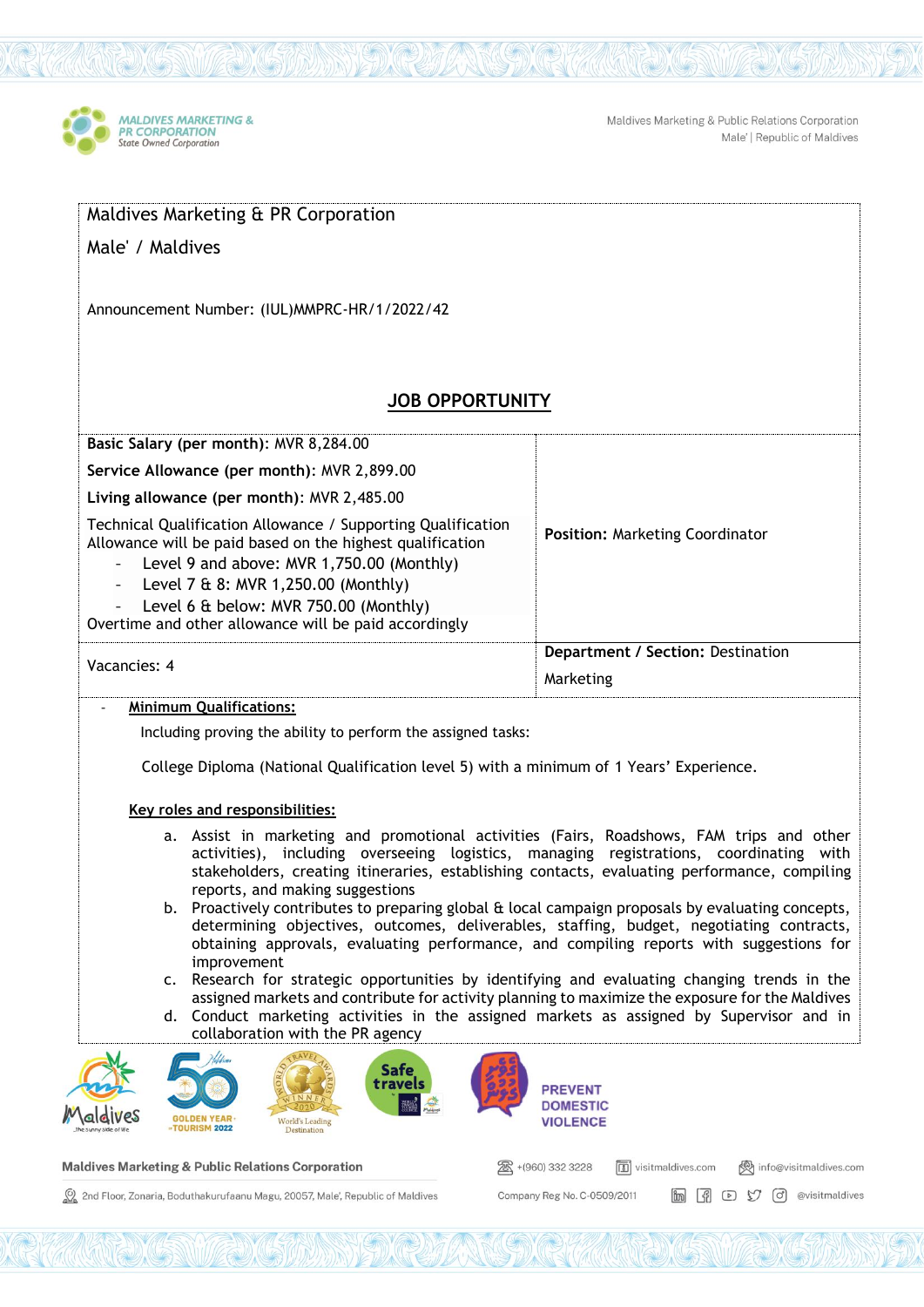

Maldives Marketing & Public Relations Corporation Male' | Republic of Maldives

- e. Monitor and ensure PR agencies honor and comply with the terms of the contracts, review their reports to identify changing trends and requirements and closely monitor PRs strategies in combating changing trends, and offer suggestions for improvements
- f. Monitor and prepare reports on the published articles of Maldives & media reports, in the assigned market
- g. Compile a list of tour operators and Media in the assigned market, ensuring directory is current and accurate
- h. Keep an updated list of the advertisements published in the journals in the assigned markets
- i. Record assigned markets information in Activity Calendar to track and report analytics
- j. Accomplishes organization goals by accepting ownership for accomplishing new and different requests and exploring opportunities to add value to job accomplishments
- k. Promote positivity about Maldives in the international marketing platforms
- l. Assist in content creation of the activities in the assigned markets.
- m. Propose ideas to increase positive publicity about Maldives in international platforms
- n. Create content for the promotional materials to be used to promote Maldives as a destination.
- o. Monitor and report the changes in the assigned market
- p. Promote Maldives in the assigned market with the help of PR agency and supervisor's opinion.
- q. Proactively contribute to team efforts by accomplishing targets and expediting work results
- r. Promote a culture of integrity, collaboration, high performance, continuous improvement, and commitment to quality
- s. Provide guidance and assistance to the team in research, creating reports, scheduling, meeting deadlines and other day-to-day tasks
- t. Document and follow up on necessary actions and decisions from meetings
- u. Carry out duties such as filing, writing reports and letters
- v. Participate in the activities/events organized by the Corporation *.*

**3. Deadline for Application Submission:** 

Interested candidates please email your application to [jobs@visitmaldives.com](mailto:jobs@visitmaldives.com) **on or before 23rd May 2022 (Monday), 1400hrs.**

## **4. Compulsory documents required**

- a. Duly completed job application form
- b. CV of applicant with contact information (reference contact details with contact number).
- c. Copy of national identity card
- d. Reference letters
- e. Attested copies of educational certificates/ transcripts (certificates from abroad shall be accredited from MQA attested transcript)
- f. Valid Police Report
- **5. Additional Information:**
- a. Only shortlisted candidates shall be contacted for the interview.